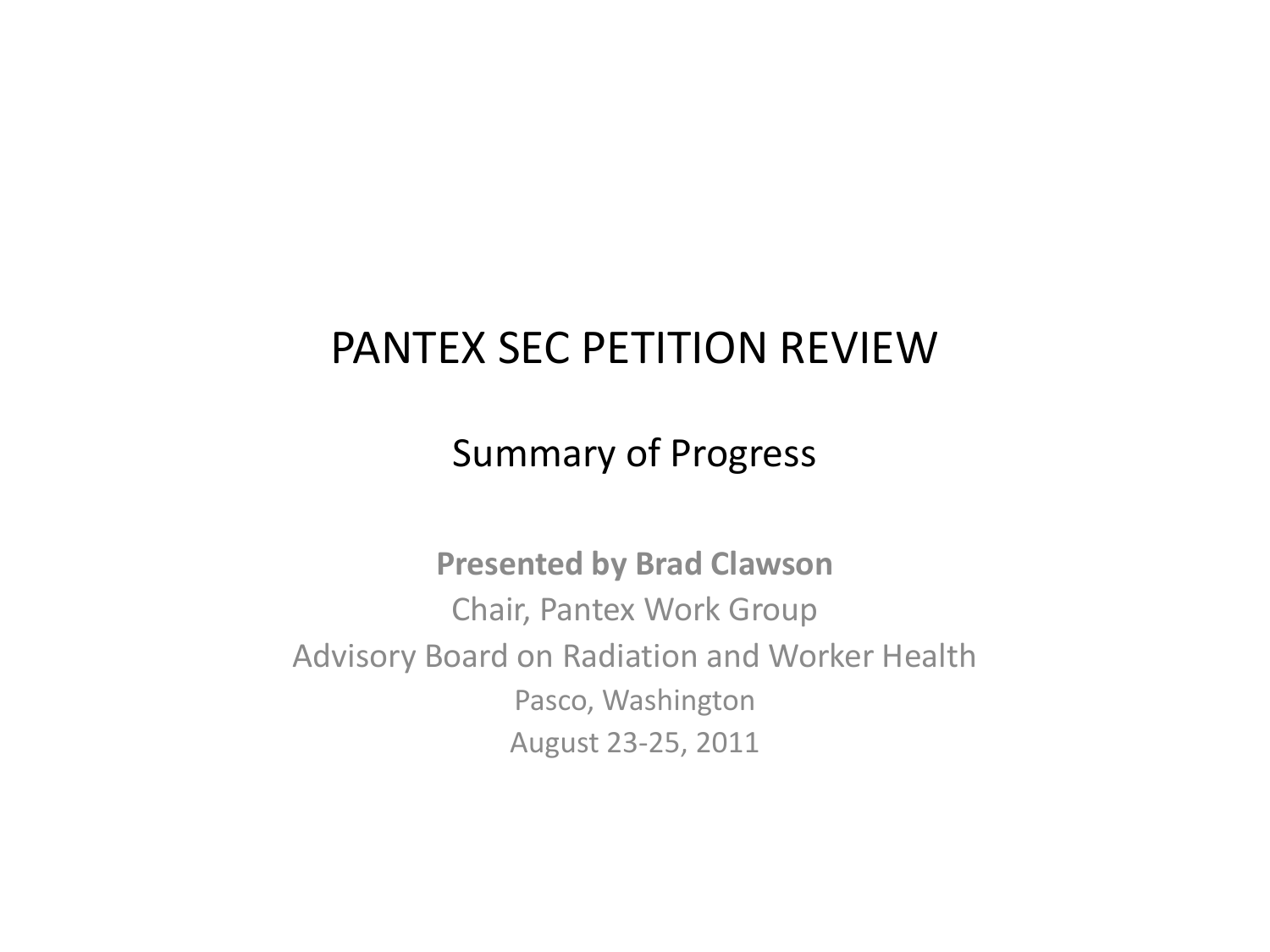#### Work Group Review: Overview

- Nov 20, 2007: Petition qualified
	- "All employees who worked in all facilities at the Pantex Plant in Amarillo, TX, from Jan 1, 1951 through Dec 31, 1991"
- Aug 8, 2008: NIOSH Evaluation Report issued
	- "NIOSH found no part of the class under evaluation for which it cannot estimate radiation doses with sufficient accuracy."
- May 4, 2010; May 3, 2011: Work Group meetings
- Oct 26-28, 2010: Onsite tour
- 2009-2011: multiple onsite data captures, worker interviews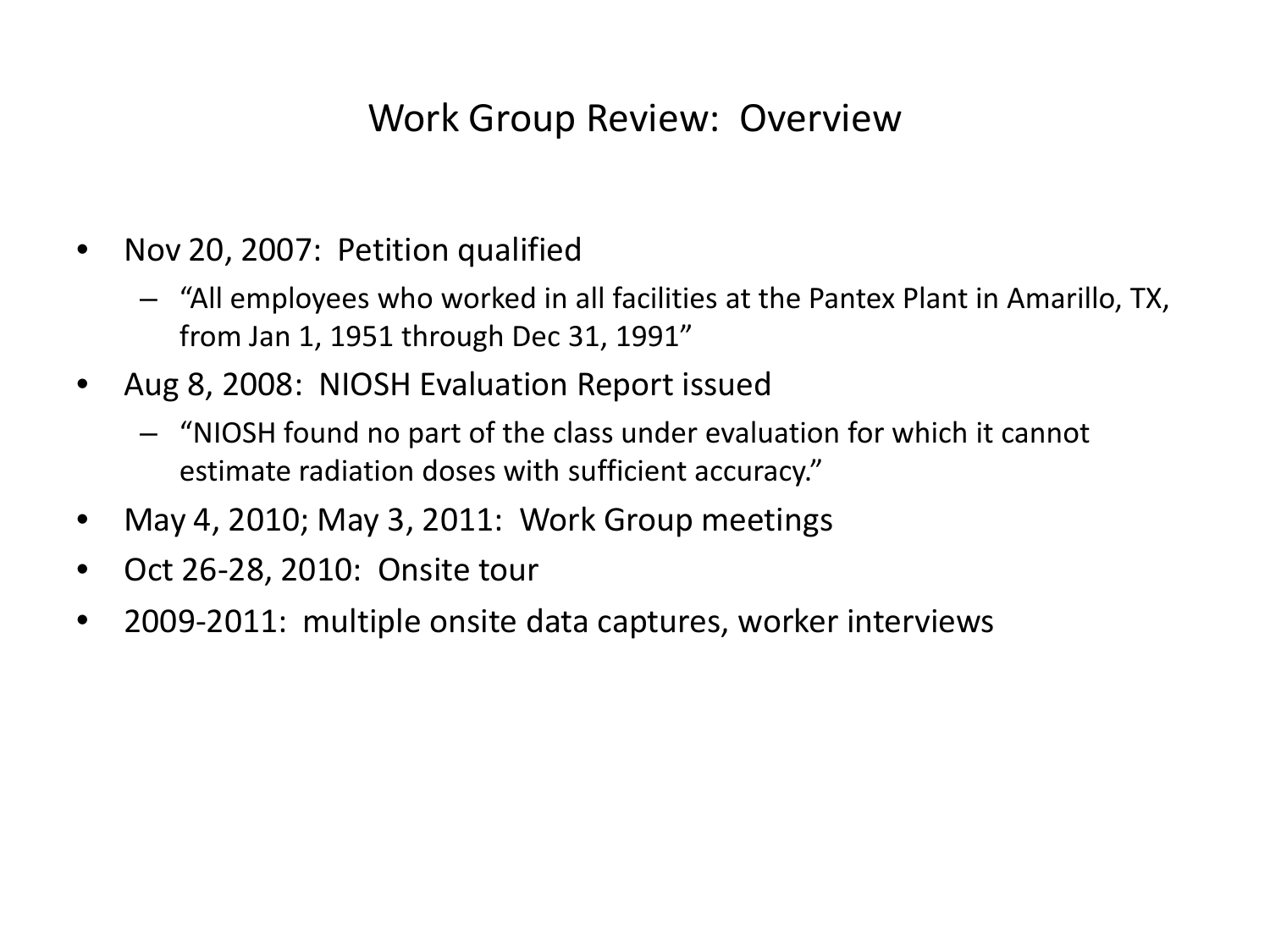### Work Group SEC issues

- 1. Adequacy of Internal Dose Records -- open
- 2. Internal Dose Models for Uranium open
- 3. Dose estimate approach for Plutonium closed\*
- 4. Dose estimate approach for Thorium open
- 5. Internal Dose approach for Metal Tritides closed\*
- 6. Interpretation of External Dosimetry Data closed\*
- 7. 95<sup>th</sup> percentile neutron-to-photon ratio not bounding open
- 8. Completeness of historical rad exposure sources open
- 9. Incidents cited limited, incomplete open

(\* recommended by SC&A)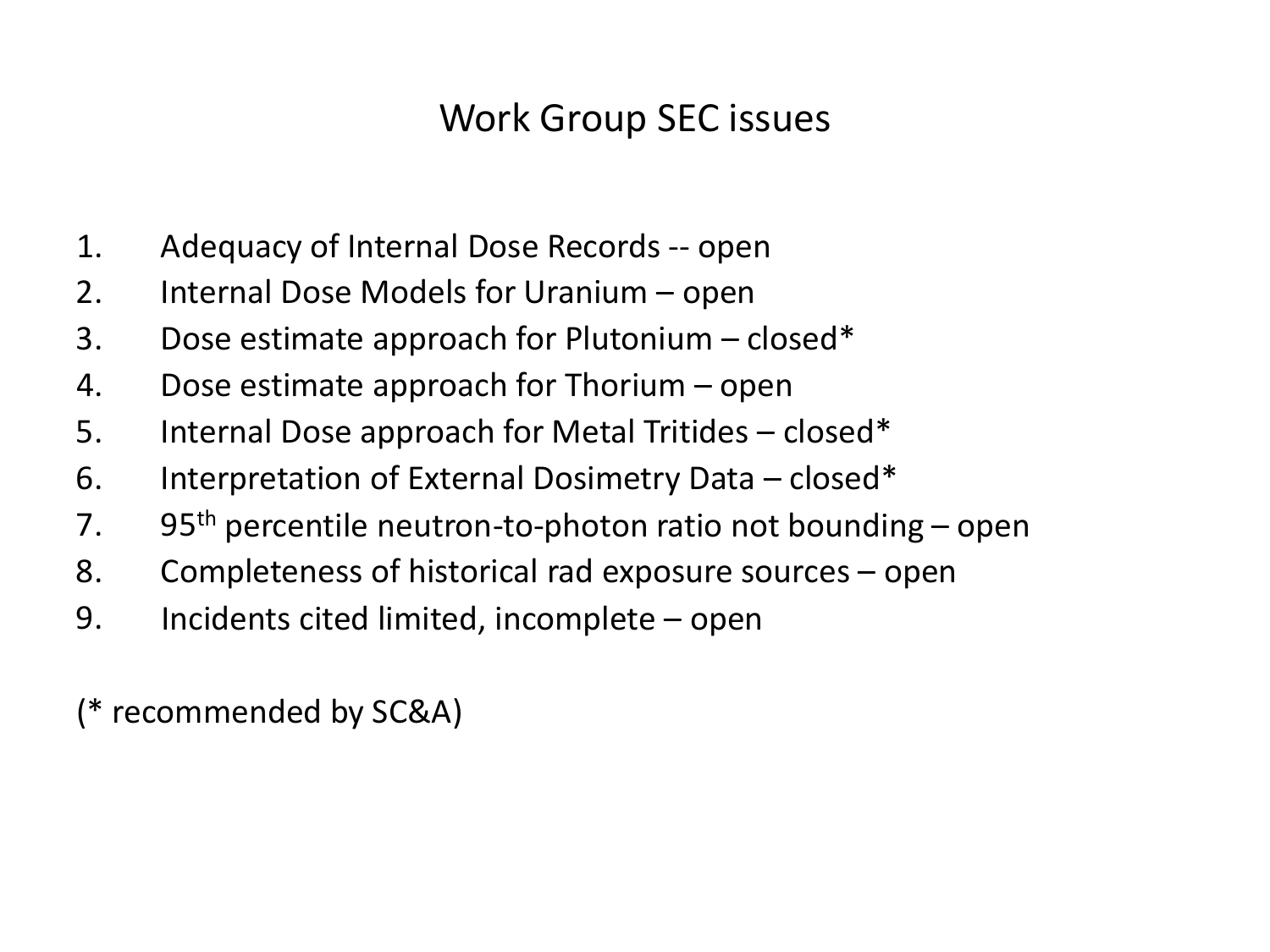### Work Group SEC issues (cont'd)

- 10. Inadequate consideration given to firing sites open
- 11. Validation whether most highly exposed worker badged (external) closed\*
- 12. Accuracy of plant exposure data (petitioner issue) closed\*
- 13. Too few workers monitored for valid DR (petitioner issue) open
- 14. Records incomplete for subcontractors, temp workers, short-term employees (petitioner issue) – closed\*
- 15. Exposure from tritium leaks (petitioner issue) open
- 16. Badge placement (petitioner issue) open
- 17. Efficacy of HP and IH programs (petitioner issue) closed,\* merged with other issues

(\*recommended by SC&A)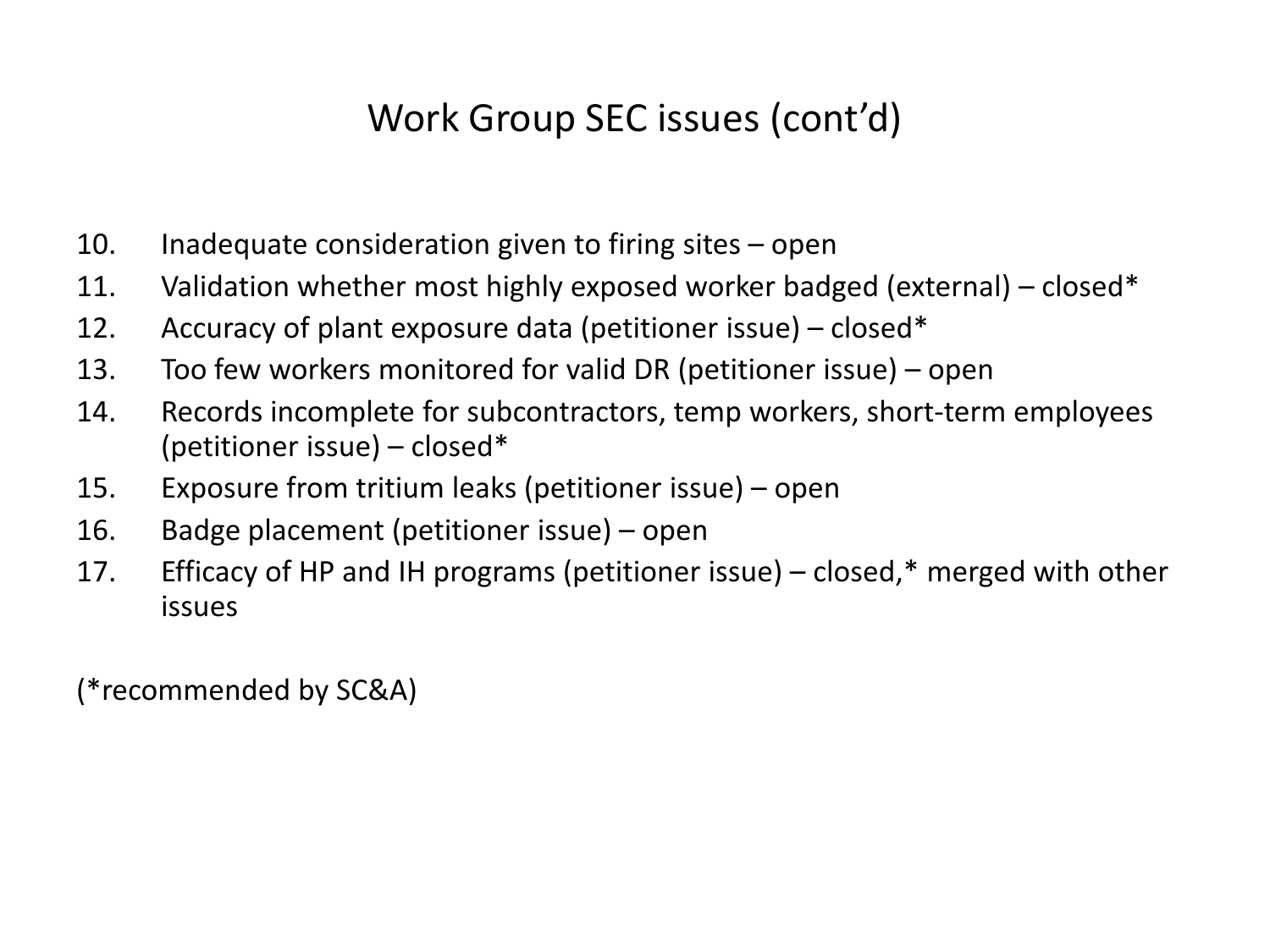#### Open Issue: Internal Dose Models for Uranium

- W28 involved uncased DU component whose corrosion resulted in contamination upon disassembly; first W28 disassembly in 1958.
- NIOSH ER stipulates 305 bioassay results from 1990 depleted uranium contamination "incident" with W28 system be used to bound all prior DU potential exposures; SC&A disagrees that 1989 incident is necessarily the worst (no objective basis in ER).
- ER indicates that 1990 results were used because "most comprehensive set of [DU] intake data found…" and represent "large, known high quality, intakes form exposures expected to be above normal operational exposures."
- SC&A acknowledges that W28 system appears to have had highest exposure potential, but finds that at least one lab comparison shows mean uranium intakes for earlier years (1966-1979) to be double that of later years (1980-1990).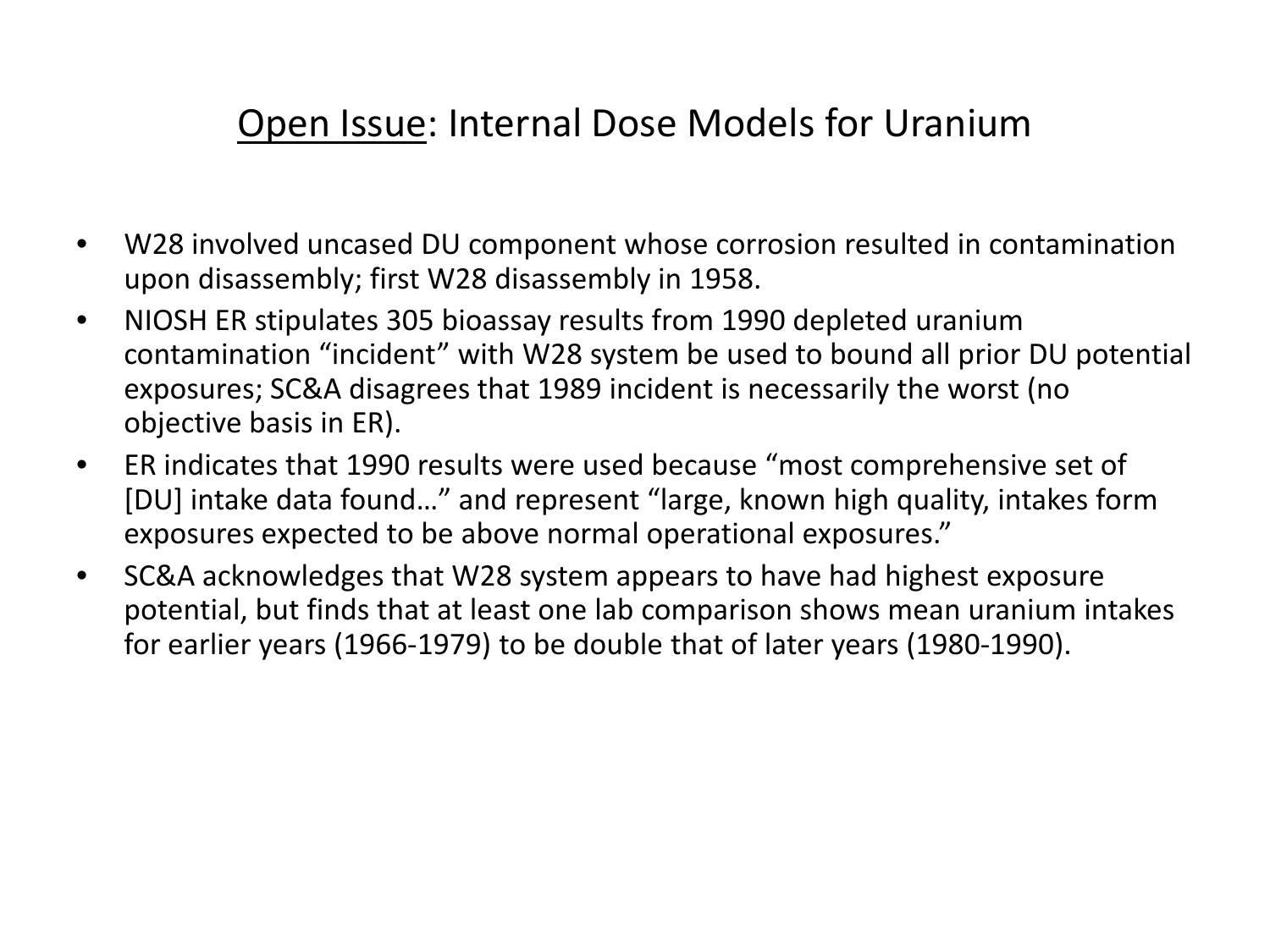## Uranium (cont'd)

- NIOSH indicates that modeling of airborne contamination levels and analysis of available air sampling data tend to be in agreement with ER recommended intake values.
- However, SC&A believes use of pre-1990 workplace contamination and air sampling data to be of suspect reliability given 1989 DOE audit of Pantex internal dosimetry program finding gross inadequacies.
- Recollections of the magnitude of the 1989 incident, as compared with prior contamination incidents, varies among interviewees.
- SC&A also questions retrospective use of 1990 bioassay results over 30 years of Pantex disassembly operations without some evidence of normalized operations, radiological controls, and monitoring (e.g., multiple units handled in bays during early years).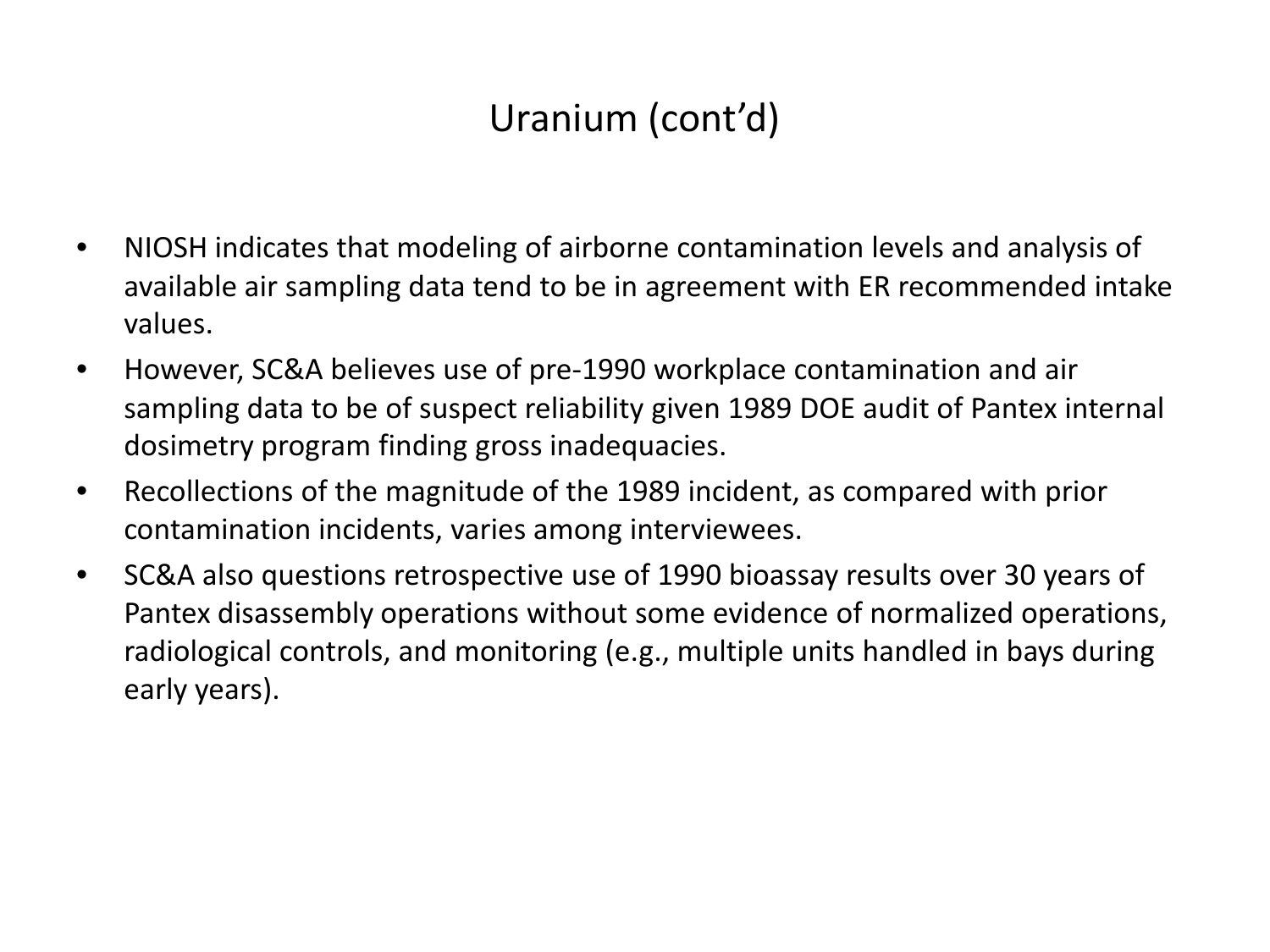## Uranium (cont'd)

- Worker categories potentially exposed to DU contamination from W28 disassembly included technicians, supervisors, engineers, safety personnel, handlers, and other support personnel (all had access to W28 bay areas).
- Contamination spread may have involved adjacent hallways, storage areas, and offices (contamination control inadequate, self-monitoring limited, RAMs used not BZ monitoring; beryllium contamination found in these areas).
- Interviews indicate that early workers entered and left bay areas without any routine egress monitoring.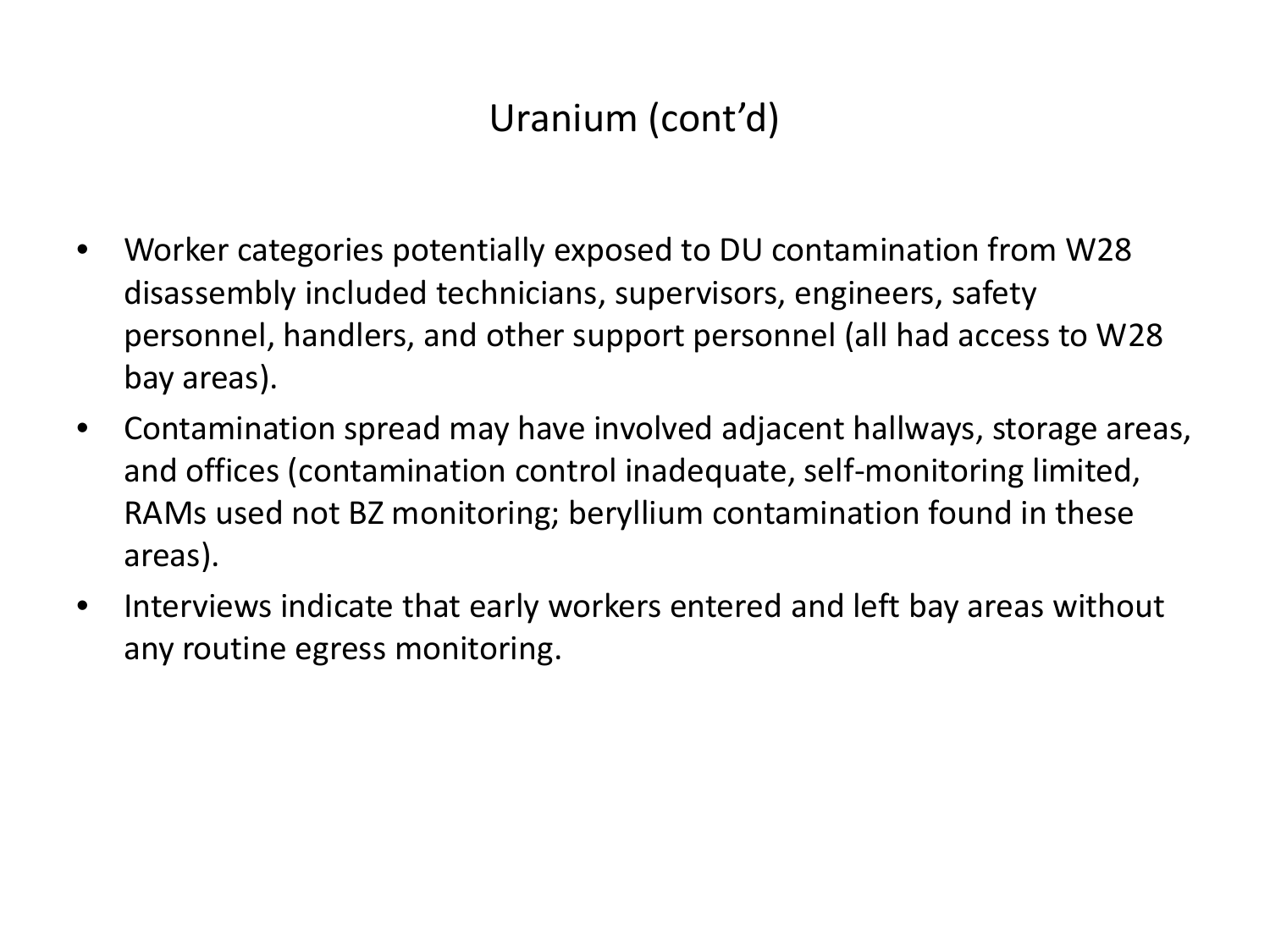### Open issue: Thorium

- Thorium was contamination concern in at least four weapon systems dating back to 1960s.
- One bioassay performed in 1983, remainder in 1990s; results showed no intakes of significance.
- NIOSH proposes to base estimate of chronic intake of thorium on 2% of DU intake for times when thorium was present in disassemblies, based on observed mass ratios.
- Further review by work group awaits Board action on uranium SEC issue.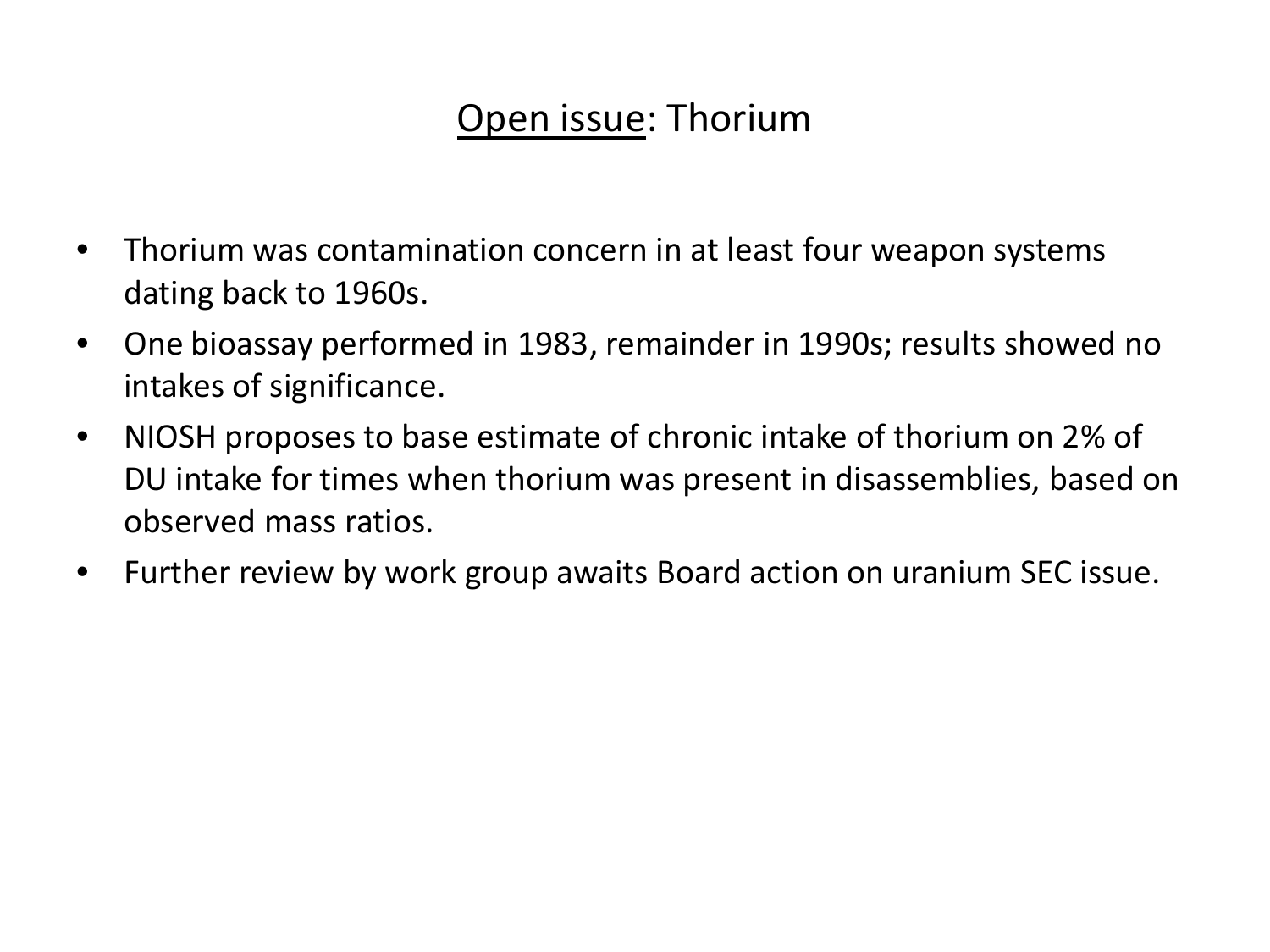### Other open SEC issues

- Data adequacy and completeness WG received NIOSH response to SC&A white paper on Aug 5, 2011; being reviewed.
- Too few workers monitored for valid DR (petitioner issue)
- Exposure from tritium leaks (petitioner issue)
- Inadequate consideration given to firing sites
- Badge placement (petitioner issue)